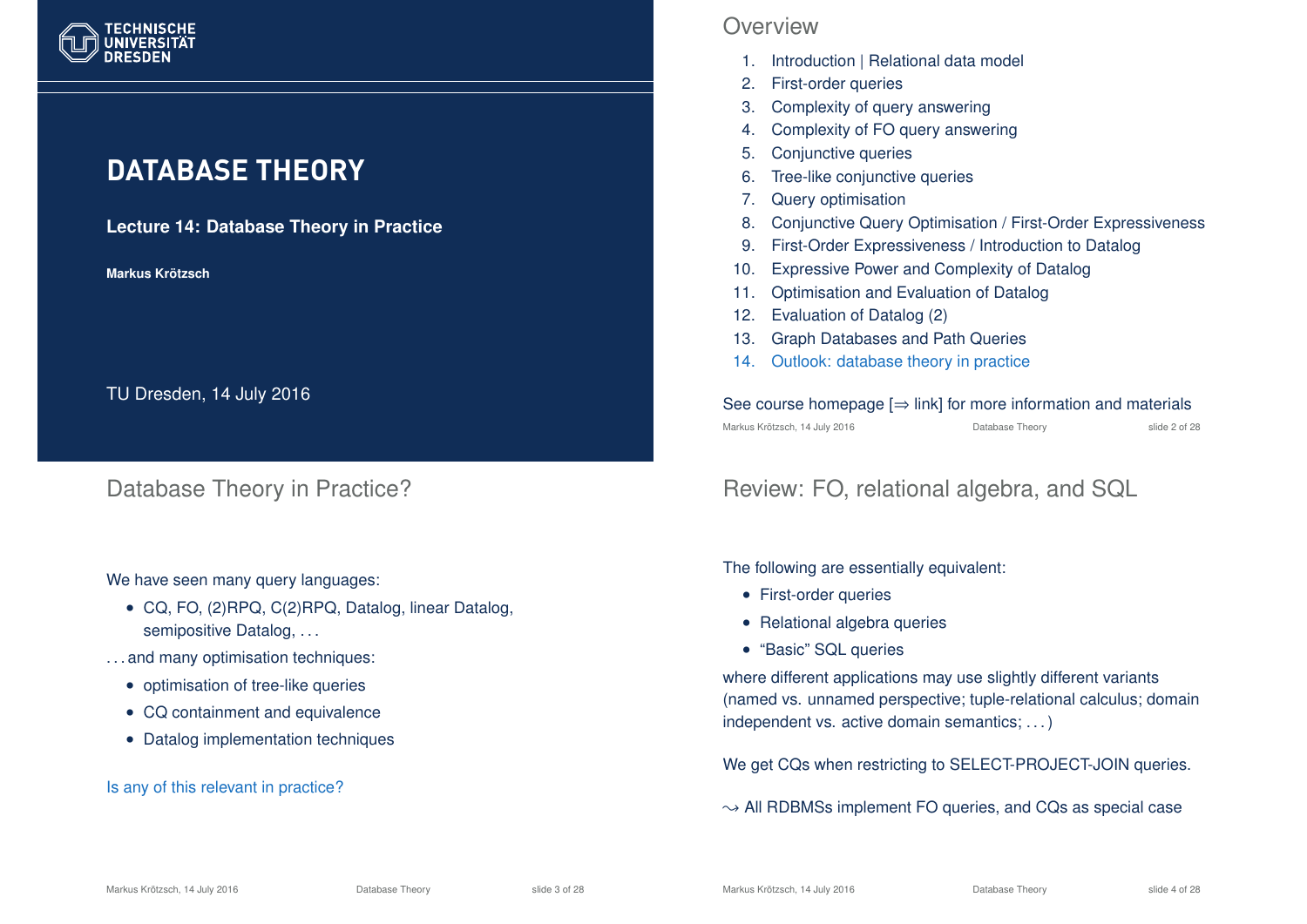## Recursive Queries in SQL

The SQL'99 standard supports recursive queries through the WITH RECURSIVE construct.

- IDB pred's are called common table expressions (CTE) in SQL
- A CTE is defined by a single SQL query, which can use the CTE recursively
- The standard defines a fixed point semantics, similar to Datalog
- Widely supported today (IBM DB2, PostgreSQL, Oracle 11g R2, MS SQL Server, . . . ), but implementations vary and don't conform to a common standard so far

Markus Krötzsch, 14 July 2016 **Database Theory** Slide 5 of 28

# Expressive Power of Recursive SQL

The expressive power of recursive SQL is not easy to determine:

- A CTE uses only a single IDB predicate, but it can use unions
- UNION ALL enforces a multiset semantics
- SQL subsumes FO queries (including negation!)
- SQL has other features, e.g., adding numbers
- Specific RDBMSs have own extensions or restrictions

#### Some relevant questions:

- Can I use negation to filter duplicates during recursion? SQL allows this, but implementations like MS SQL Server return wrong results when trying this (unsuitable implementation approach that operates "depth-first" tuple-by-tuple using separate "stacks").
- Can I use the CTE more than once in a recursive term? SQL allows this, but not all RDBMSs support it. Many RDBMSs that allow it do not seem to implement it correctly (e.g., PostgreSQL 8.4, according to online documentation).

#### Markus Krötzsch, 14 July 2016 **Database Theory** Slide 7 of 28

## Recursive Queries in SQL: Example

Find all ancestors of Alice:

### WITH RECURSIVE ancestor(young, old) AS ( SELECT parent.young, parent.old FROM parent UNION ALL SELECT ancestor.young, parent.old FROM ancestor, parent WHERE ancestor.old = parent.young ) SELECT \* FROM ancestor WHERE ancestor.young = 'alice';

#### Notes:

- UNION ALL keeps duplicates, which leads to a multiset (bag) semantics that may cause termination problems.
- Many RDBMSs will fail to push the selection ancestor, young = 'alice' into the recursion; modifying the CTE definition to start from 'alice' would help them.

Markus Krötzsch, 14 July 2016 **Database Theory** Slide 6 of 28

# Expressive Power of Recursive SQL (2)

SQL is too powerful for a declarative recursive query language:

- Combination of negation and recursion is hard to define and implement.
- Functions such as addition can extend the active domain.
- $\rightarrow$  non-declarative approach to recursion (Turing complete)  $\rightarrow$  all implementations allow non-terminating queries

With care, one can still formulate sane queries.

Expressive power in terms of Datalog:

- Minimal: linear Datalog with bounded recursion depth (can still be useful, e.g., for navigating hierarchies)
- Maximal: arbitrary semi-positive Datalog with successor order, and beyond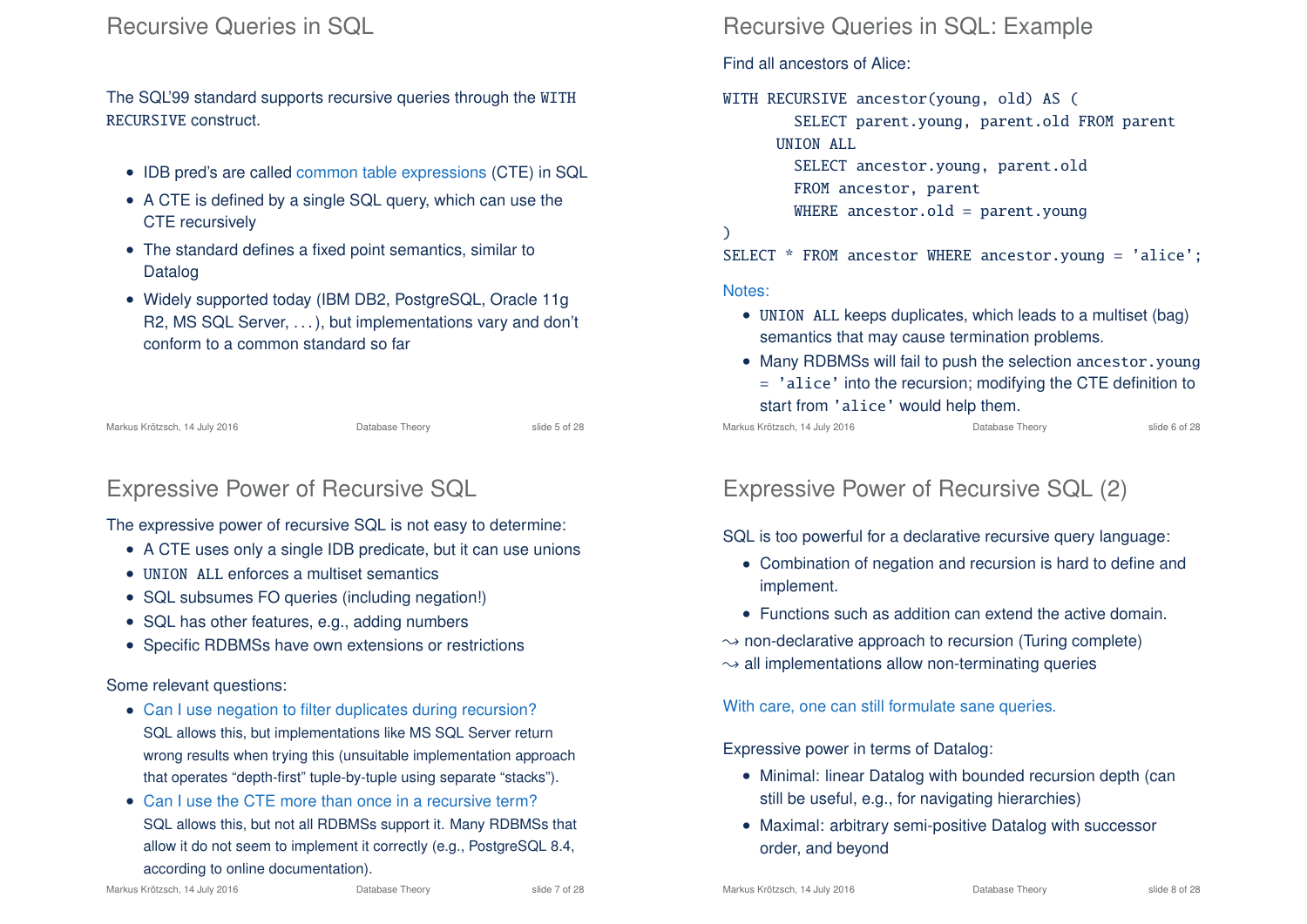## Recursion in SQL: Conclusions

Mixed picture of recursion in SQL:

- SQL'99 supports arbitrary Datalog
- Practical implementations are ad hoc and rather limited
- No simple & terminating queries with unbounded recursion
- Some implementations seem to support at least linear Datalog in a clean way

(e.g., PostgreSQL supports UNION and duplicate elimination in recursive CTEs, using a special case of semi-naive evaluation)

• Online documentation mostly fails to clarify restrictions

### Recursive CTEs are not the only option:

- Oracle has a proprietary SQL extension CONNECT BY
- similar to Transitive Closure operator in FO queries
- designed for linear recursion

#### Oracle speaks of "subquery factoring" when using CTEs.

Markus Krötzsch, 14 July 2016 Database Theory slide 9 of 28

# Review: Datalog Implementation in Practice

### Dedicated Datalog engines as of 2016 (probably incomplete):

- RDFox Fast in-memory RDF database with runtime materialisation and updates (academic)
- VLog Fast in-memory Datalog materialisation with bindings to several databases, including RDF and RDBMS (academic)
- LogicBlox Big data analytics platform that uses Datalog rules (commercial)
- DLV Answer set programming engine with good performance on Datalog programs (commercial)
- Datomic Distributed, versioned database using Datalog as main query language (commercial)
- SociaLite and EmptyHeaded Datalog-based languages and engines for social network analysis (academic)
- DeepDive Data analysis platform with support for Datalog-based language "DDlog" (academic)
- Many RDF databases support rule-based materialisation, sometimes with restrictions or only as offline preprocessing; e.g., Stardog (commercial), OWLIM (commercial), Jena (free)

# $\rightarrow$  Extremely diverse tools for very different requirements<br>Markus Krötzsch. 14 July 2016

Markus Krötzsch, 14 July 2016 **Database Theory** Slide 11 of 28

# Practical Recursion Beyond SQL

SQL support for recursion is a bit shaky  $\rightarrow$  how about other types of DBMSs?

Recursion plays a role in a number of distinct areas, including:

- Datalog implementations
- XQuery and XPath query languages for XML
- SPARQL query language for RDF
- Graph query languages

Markus Krötzsch, 14 July 2016 **Database Theory** Slide 10 of 28

# Querying RDF Graphs with SPARQL

#### SPARQL Protocol and RDF Query Language

- Query language for RDF graphs (roughly labelled, directed graphs)
- W3C standard, currently in version 1.1 (2013)
- Widely used for accessing RDF databases

Structure of a simple SPARQL query:

#### SELECT <variable list> WHERE { <pattern> }

- $\bullet$  <pattern> is a basic graph pattern: a list of "triples" of the form "subject predicate object ." (denoting an edge from subject to object labelled by predicate)
- Patterns may contain variables (marked by prefix ?) that can be selected
- Many other features (more complex conditions in queries, limit & offset, grouping & aggregation, . . . )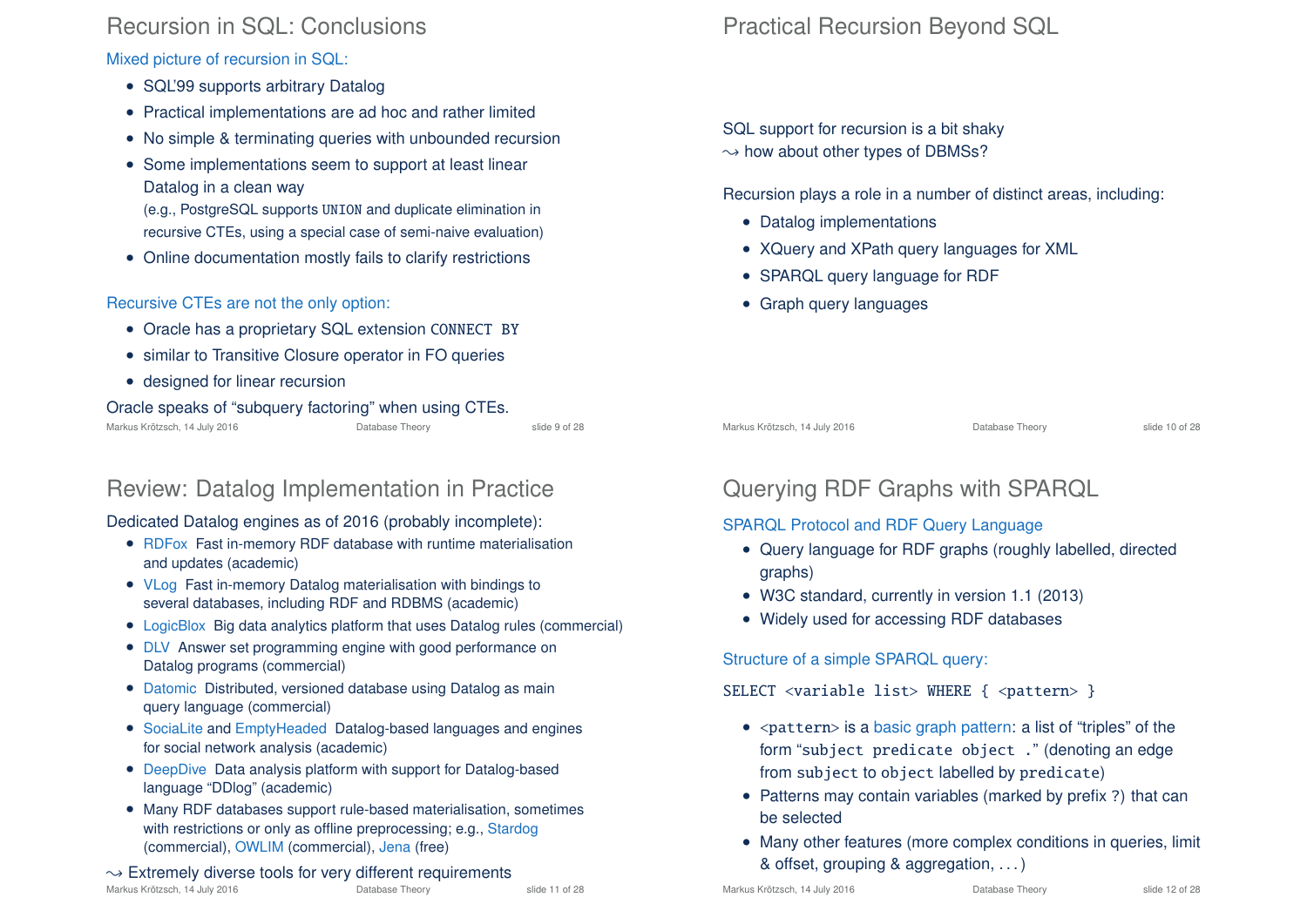## SPARQL Query Example

Find people whose parents were born in the same city in Saxony, and return them together with that city:

```
PREFIX ex: <http://example.org/>
SELECT ?person ?city
WHERE {
    ?person ex:hasMother ?mother .
    ?person ex:hasFather ?father .
    ?mother ex:bornIn ?city .
    ?father ex:bornIn ?city .
    ?city ex:locatedIn ex:Saxony .
}
```
Essentially a conjunctive query with ternary EDB predicates written in a simple text-based syntax

Markus Krötzsch, 14 July 2016 **Database Theory** Slide 13 of 28

# Recursion in SPARQL: Conclusions

Widely supported feature of most modern RDF databases

- Set-based semantics that agrees with C2RPQs
- Typically implemented in a declarative way (no operational extensions)
- Guaranteed to terminate, given sufficient resources
- Performance depends on implementation and data (not all implementations have a good optimiser for property paths)
- Example implementations: BlazeGraph, OpenLink Virtuoso, Stardog, ...

## SPARQL and Recursion

Since version 1.1, SPARQL supports C2RPQs: Property Path Expressions

Regular expression syntax:

- Single letter: name (URI) of a property (predicate) in RDF
- Converse  $\ell^-$  of letter  $\ell$  is written as  $\hat{\ell}$
- Sequence (◦) is /, alternative (+) is |, zero-or-more is \*
- Other features: optional ?, one-or-more +, atomic negation !

#### Example:

PREFIX ex: <http://example.org/> SELECT ?person ?ancestor WHERE { ?person ( (ex:hasMother|ex:hasFather)+ ) ?ancestor . }

Markus Krötzsch, 14 July 2016 **Database Theory** Slide 14 of 28

# Recursion in other Graph Databases

Graph databases support recursive queries, but there is no standard query language

 $\rightarrow$  sometimes not fully clear what is supported/moving target

Example: Cypher query language in Neo4J

MATCH (p)-[r:HasMother|HasFather\*]->(a) WHERE p.name='Alice' RETURN p,r,a

- Support for retrieving matched paths (r in example)
- Additional graph search features (shortest path, limited recursion, etc.)
- No full support for RPQs, since stars cannot be applied to complex expressions
- Purportedly query matching is based on isomorphism rather than homomorphism (non-standard behaviour)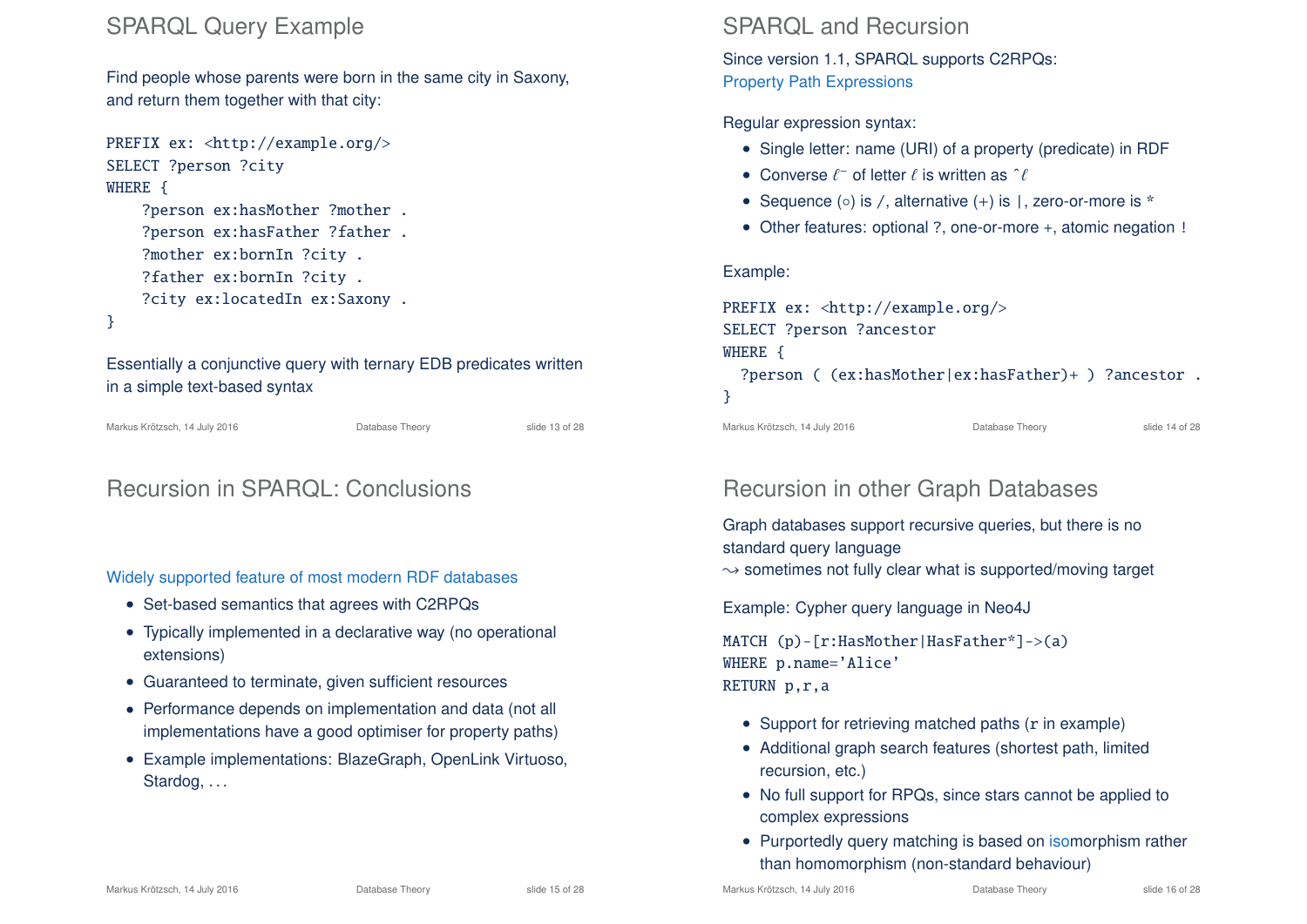## Recursion in XML Document Processing

XML a W3C standard for a document markup language

- XML is used for markup and data representation
- XML documents can be interpreted under a tree-shaped Document Object Model (DOM)
- DOM tree is an ordered tree where each node has a type, and optionally also attribute values

The XML query language XPath defines ways to query XML DOMs

- W3C standard now in version 3.0 (2014); many practical implementations based on XPath 1.0
- Key concept: expressions to select (query) nodes and attributes in a DOM tree
- Recursion is important for navigating trees

Markus Krötzsch, 14 July 2016 Database Theory slide 17 of 28

# XPath: Expressive Power

#### XPath is related to 2RPQs

- There are some differences between DOM trees and words
- Many XPath location steps could be written in 2RPQ

Predicates in square brackets are used to test additional path-like conditions for a node

- Example: A<sub>[.</sub>//B<sub>]</sub> only matches A-type nodes that have a descendant of type B
- Corresponds to unary sub-2RPQs of the form ∃*y*.*E*(*x*, *y*) that test if a node *x* has an *E*-path to some other node
- $\rightarrow$  not expressible in (C)2RPQs without further extensions

# XPath Expression Examples

XPath expressions navigate the DOM tree by using natural binary relations among nodes, called axes, such as "child" and "descendant."

Example XPath expressions:

- /A/B nodes of type B that are children of a node of type A that is the root of the DOM tree
- A//C arbitrary descendants of the a node of type A that is the start node (context node) for the query
- //C[./D/E]/F nodes of type F that are the child of a node of type C anywhere in the DOM, where the C-node has a D child that has an E child.

There are many further features related to attribute selection and use of other axes

Markus Krötzsch, 14 July 2016 **Database Theory** Slide 18 of 28

# Recursion in XPath: Conclusions

XPath: XML navigation base on path queries

- Declarative, set-based semantics
- Standardised in several versions
- Many implementations (program libraries, some DBMS)
- Large number of features hard to analyse theoretically

Related approaches:

- XQuery: extension of XPath with computational features
- CSS Selectors: simple query language for navigating HTML documents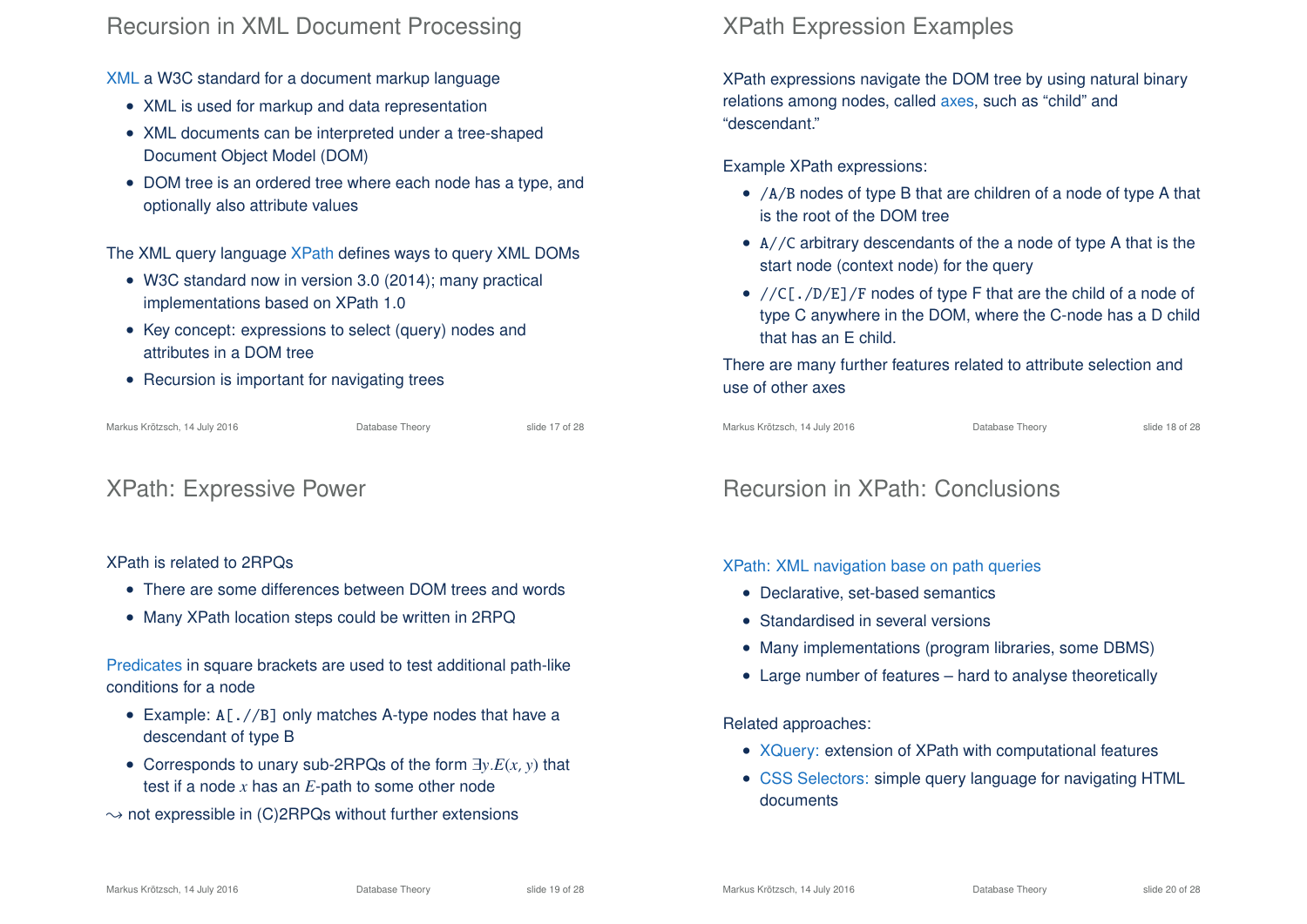# Summary and Outlook

Markus Krötzsch, 14 July 2016 **Database Theory** Slide 21 of 28

## Summary

We have covered three main topics:

- first-order queries
- Datalog
- path query languages

looking at the following main aspects:

- expressive power
- complexity of query answering
- complexity/feasibility of perfect query optimisation
- some algorithmic approaches

## Equal focus on results and methods

 $\rightarrow$  understanding why something holds

Markus Krötzsch, 14 July 2016 Database Theory slide 22 of 28

# The Ultimate Big Picture



Legend: Data compl./Comb. & Query compl./Equivalence & containment/Emptiness

# The Big Picture: Notes for Offline Reading

- Given complexities usually are upper and lower bounds ("complete"), though  $\operatorname{AC}^0$  is just an upper bound
- "Linear Datalog" refers to the strict definition from the previous lecture. Some authors consider a final CQ "on top" of linear Datalog programs, but this does not change anything (see below).
- The "-" for arbitrary query mappings mean that these problems are not defined (we have no query expressions that could be the input of an algorithm, just mappings).
- Some complexities given were not shown, including P-completeness of Datalog emptiness (left as exercise).
- Most complexities for semipositive Datalog with a successor ordering are easily obtained from Datalog using the fact that the required negated EDB predicates and ordering facts can be added to a given database in polynomial time.